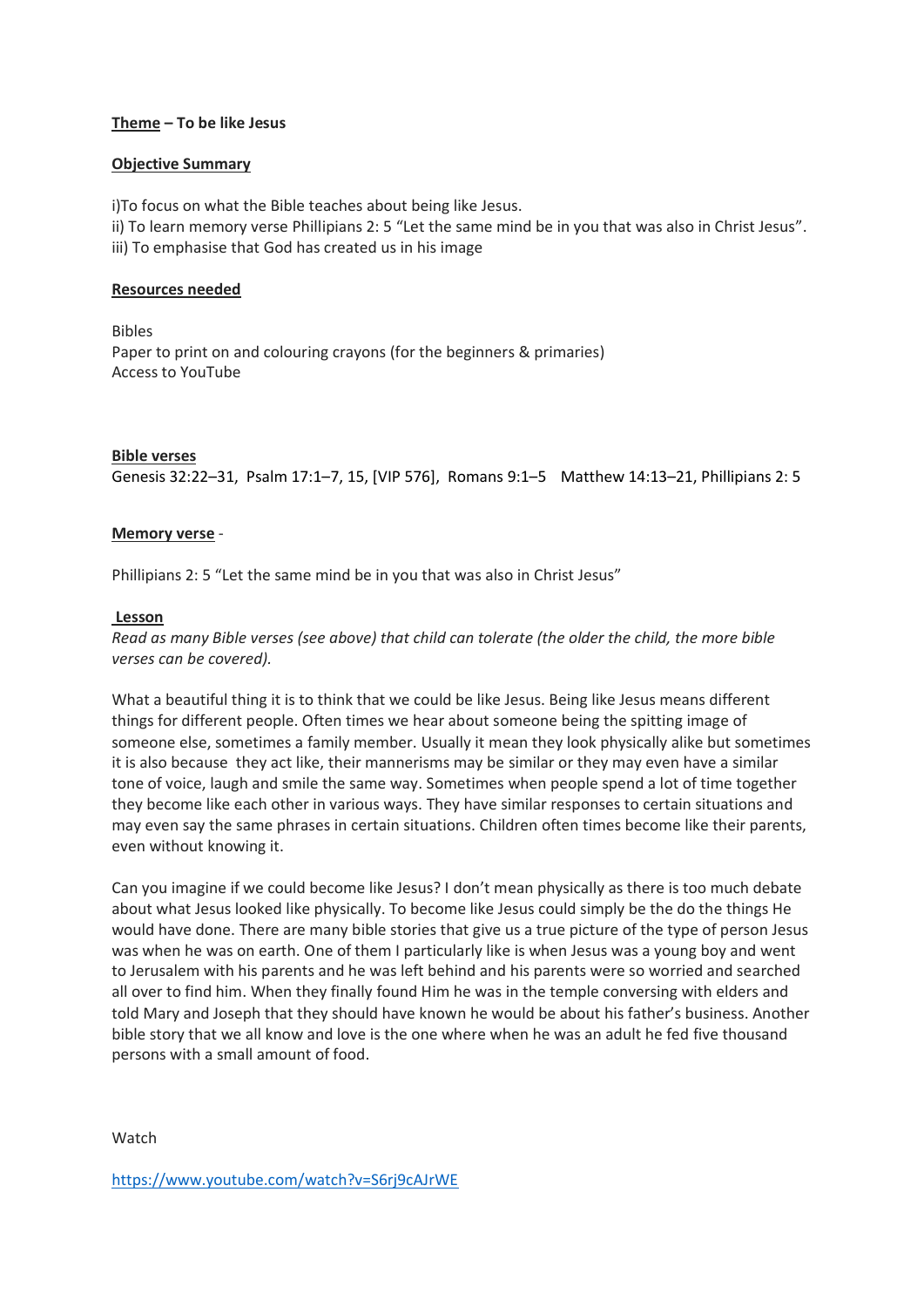# **Discussion**

# **Jesus Feeds 5000**

This Bible story can be found in Matthew 14 verses 13 to 21. In this Bible story we learn about how Jesus feed over 5000 people with five loaves of bread and two fish.

Jesus had been teaching over 5000 and they were very interested in hearing his teachings but they were getting hungry. The disciples became concerned and suggested to Jesus that he send them away to the nearby village to get food. However, Jesus told them that they did not have to leave and that the disciples should feed them.

- 1. The disciples were not rich, they didn't have that kind of money to feed so many persons. How do you think the disciples felt when Jesus said this to them?
- 2. How would you feel if you had this task to perform?
- 3. Why do you think Jesus wanted to keep the crowd together?

However, Jesus was not daunted. He was a man of faith, a man who cared for people wanted to share with them but most of all it seems to that Jesus did not want to lose the opportunity of being able to share the love of God and his teachings with this great number of people.

So when he found out that there was a little boy with some food he asked that the food be brought to him. It was not much. It was food enough for a little boy, perhaps not even enough for an adult man and there were five thousand there. Jesus ordered the people to sit down and then he took the five loaves and the two fish, looked up to heaven and gave thanks to God. He broke the loaves and gave them to the disciples and they were able to feed this great number of people so that when they were finished everyone ate and had enough and the leftovers amounted to twelve full baskets. What a remarkable story this is.

- 1. This is an example of Jesus' love for His people and a desire to care for them, share with them, not only a meal but also the teachings of the Lord.
- 2. Being like Jesus means that we should have a desire to care for others, to share with them but most of all to let them know how great out God is, let them know more about Jesus.
- 3. Even a child can try to be like Jesus. Even as a teenager you can make a decision to be like Jesus.
- 4. The memory verse speaks to having a mind like Jesus. You can make a decision to let the same mind be in you that is in Jesus.
- **5.** Some of you have ambitions to become great things and that is commendable but one of the greatest ambitions you can have is to become like Jesus.

# **Activity**

- 1. Learn memory verse Phillipians 2: 5
- 2. See Activity sheets below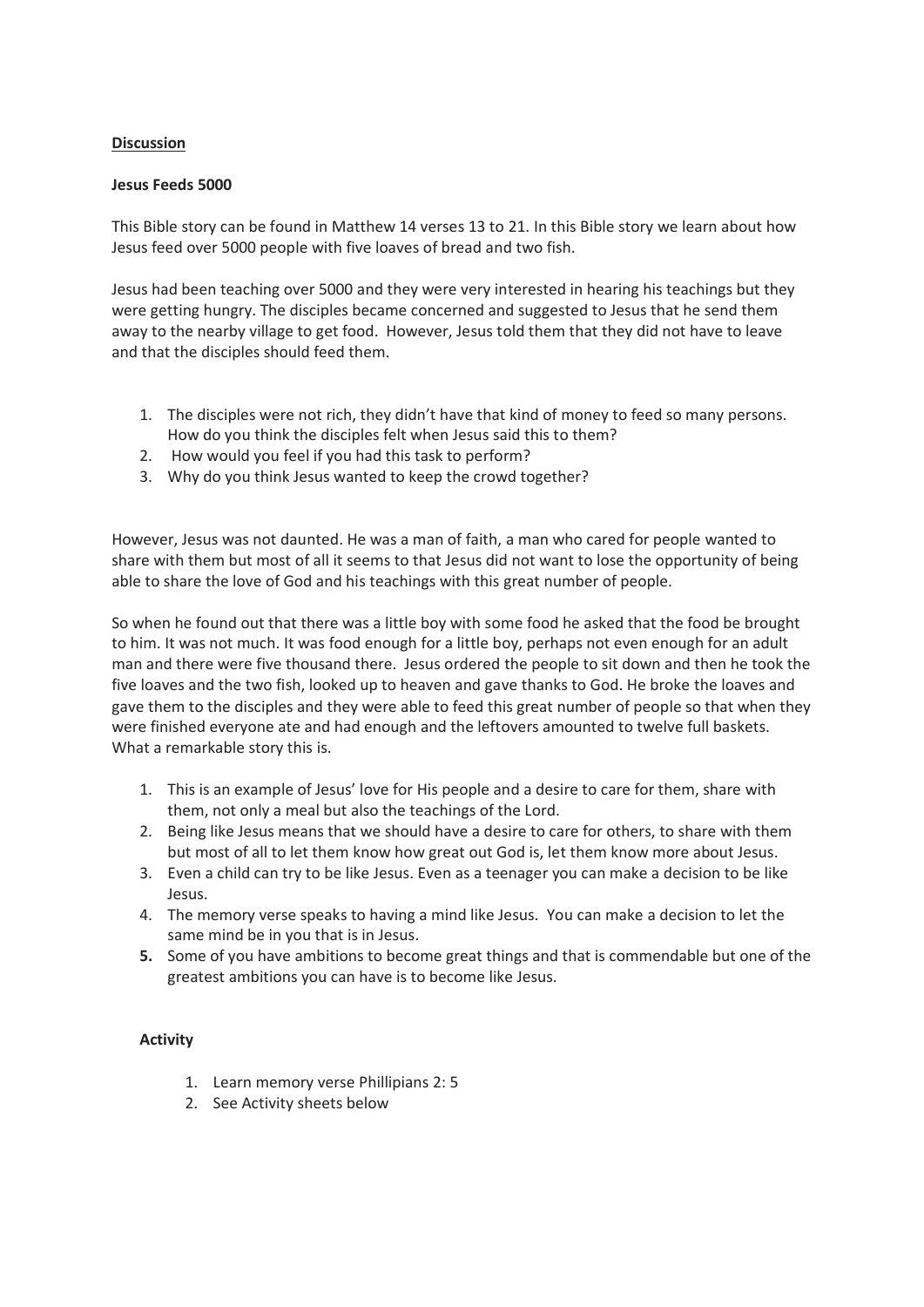**Closing**: It is a beautiful thing to become like Jesus in thoughts and deeds and to have a mind like Jesus. In order to do this you have to be familiar with the things he did while he was earth so you must read the bible to learn more about his deeds. You should also pray constantly that the Lord will help you on this journey to becoming more like Jesus.

#### **Prayer**

Creator God, you made us all in your image: may we think about you in all that we see and serve you in all that we do; May we learn how to become more like you. Help us to have a mind like Yours, to be caring, to share with others without expecting anything in return and give us the will and the desire to tell other about you and your teachings all the days of our lives.

#### **In Jesus name I pray. Amen.**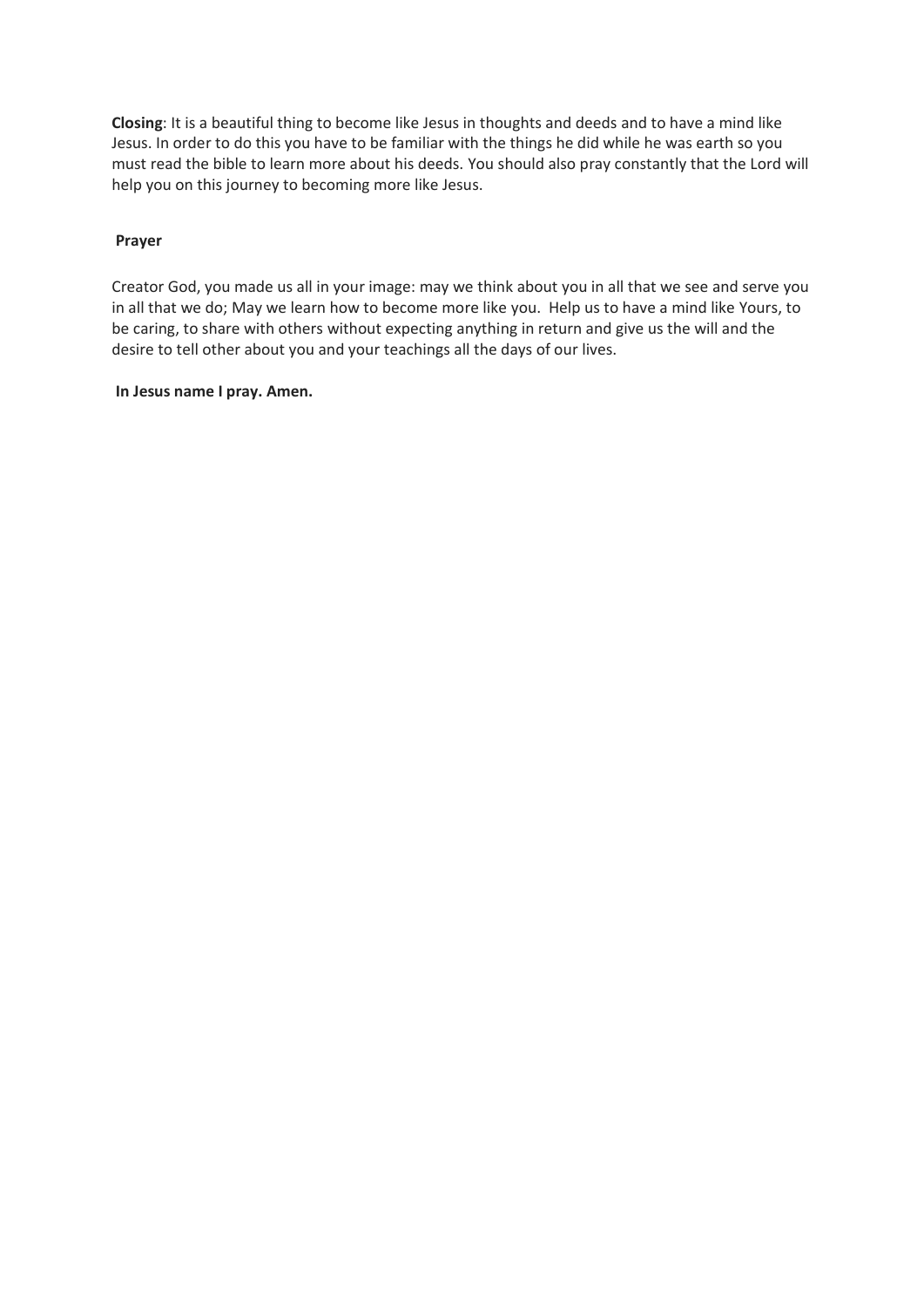Activity Sheet for Beginners